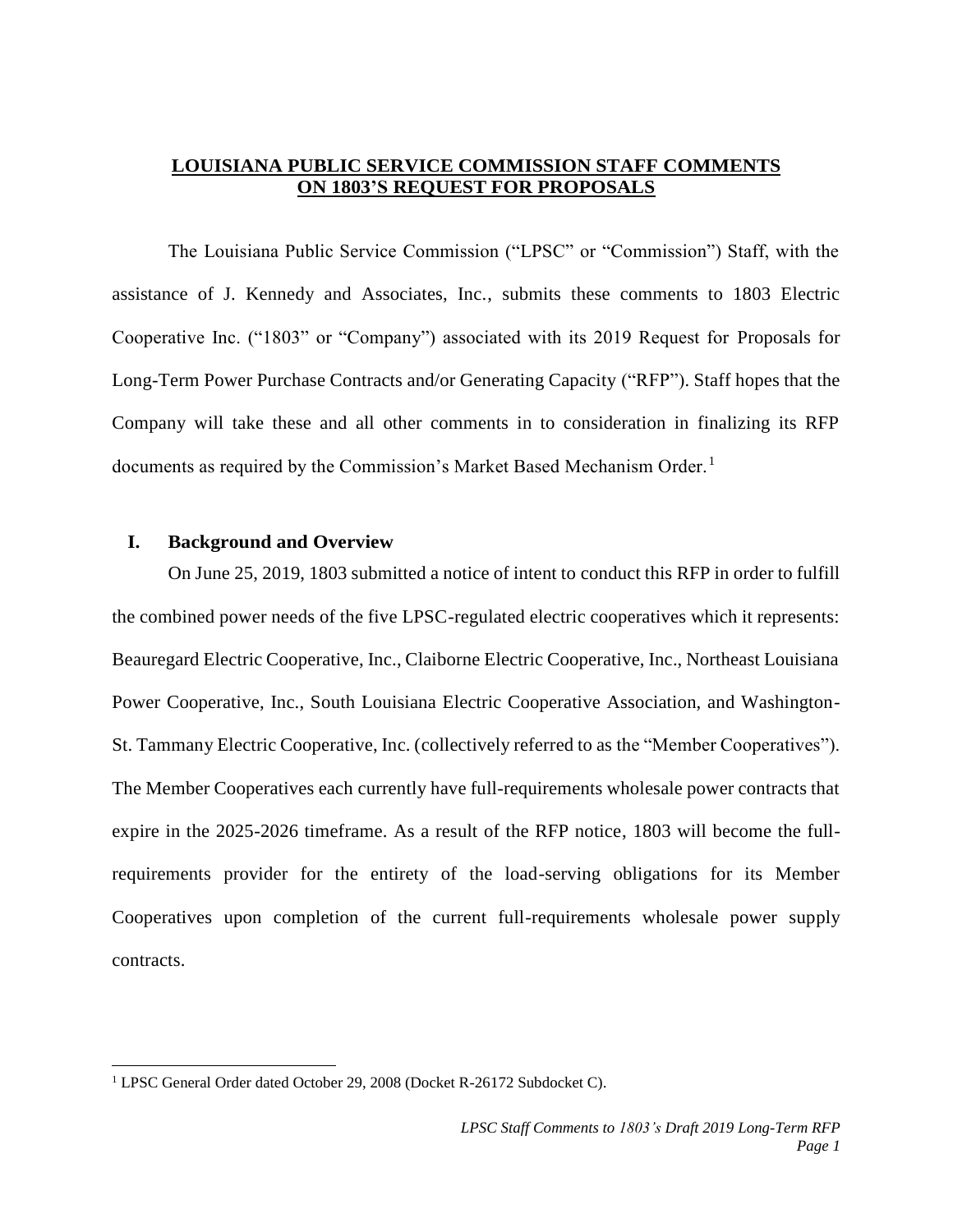1803's 2019 Long-Term RFP Documents were filed with the LPSC on November 26, 2019, and indicate that 1803 will need to secure approximately 1,000 MW of resources which must be at least partially available by April 1, 2025, and fully available by January 1, 2026. The RFP states that both peak and energy for the Member Cooperatives are expected to grow 1% annually and reach a peak demand of about 1,250 MW by 2050. The RFP also states that as loadserving entities of the Midcontinent Independent System Operator, Inc. ("MISO"), the Member Cooperatives of 1803 must also satisfy a Planning Reserve Margin Requirement ("PRMR"), equal to its peak load forecast plus a planning reserve margin ("PRM") of about 7.75%. The RFP states the following concerning the PRMR beginning on page 7 of its Draft RFP:

The PRM will be established by MISO prior to each planning year. In addition to serving its energy obligations, 1803 will be obligated to procure capacity, known as Zonal Resource Credits ("ZRC") equal to its PRMR for each planning year prior to the start of the planning year.

1803's RFP states that five types of bid responses for resources are acceptable, including Designated Generation Resources (discussed in Section 3.3.1), Firm Load Following Obligations (Section 3.3.2), Energy Only Blocks (Section 3.3.3), Capacity Only Products (Section 3.3.4), and Call Option Products (Section 3.3.5) from all types of suppliers, including electric utilities, power marketers, exempt wholesale generators, independent power producers, and renewable developers. 1803 concluded that the 2019 Long-Term RFP will not require supervision by an independent monitor ("IM"), nor will 1803 propose a self-build, self-supply, or inter-affiliate resource option. The duties of the RFP Administrator for the 2019 Long-Term RFP will be performed by Alliance for Cooperative Energy Services Power Marketing LLC ("ACES"). Proposals will be evaluated in a Two-Phase process based on price and non-price factors discussed in section 4.9 through 4.13 of the 2019 Long-Term RFP document. In the first phase,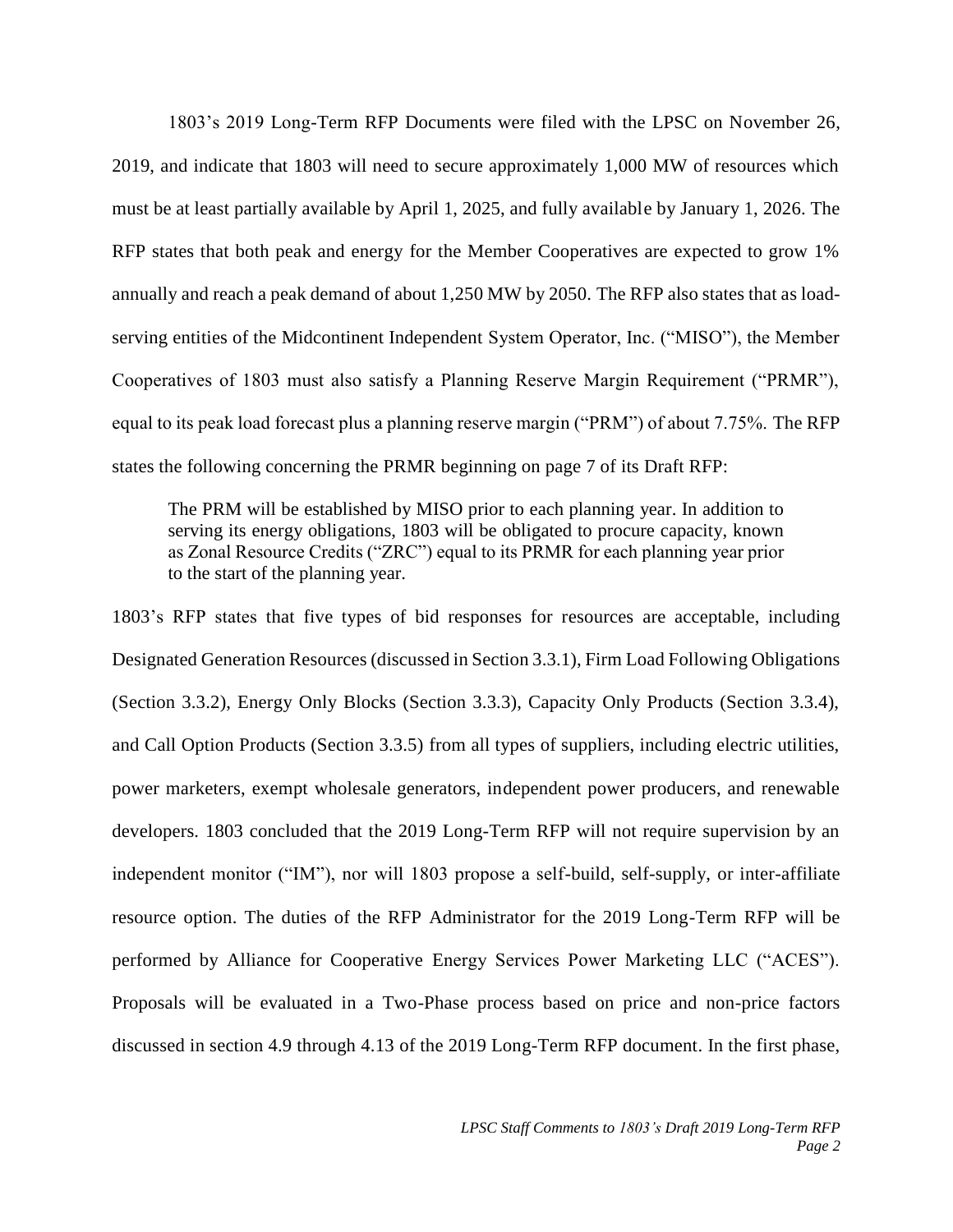the RFP administrator will narrow down the list of bids for further evaluation in the next phase, by no later than July 1, 2020. In the second phase, remaining bidders will submit final pricing, and the winning bidder(s) will be notified as early as October 19, 2020. 1803's schedule anticipates that applications would be filed with the LPSC on November 6, 2020.

The following section includes Staff's comments addressing issues that have arisen over the course of the RFP process to date, including at the January 16, 2020 Technical and Bidder's Conference ("Technical Conference"), as well as issues Staff also raised in questions that were submitted to 1803 on January 22, 2020.

# **II. Staff's Comments**

Staff is mindful that 1803 was incorporated to represent the combined interests of five Member Cooperatives, which must balance multiple objectives, including but not limited to: providing service at the lowest reasonable cost, maintaining reliability for customers, and complying with all state and federal regulations. The Member Cooperatives believe that by aggregating their loads they will be able to achieve lower overall power supply costs than if each Cooperative separately contracts for its own power supplies. This RFP is intended to provide 1803 the opportunity to realize these economy-of-scale benefits by selecting the lowest-cost combination of resources, which can reliably meet the Member's load requirements.

## *Potential Conflict of Interest*

During the Technical Conference, an issue was raised concerning the potential for a conflict of interest that could arise given that ACES is acting as the RFP administrator, and that ACES may also want to provide energy management and market participation services to 1803 when the new contracts go into effect. The potential for a conflict of interest is that ACES will be performing bid evaluations in the RFP, and decisions it makes could conceivably be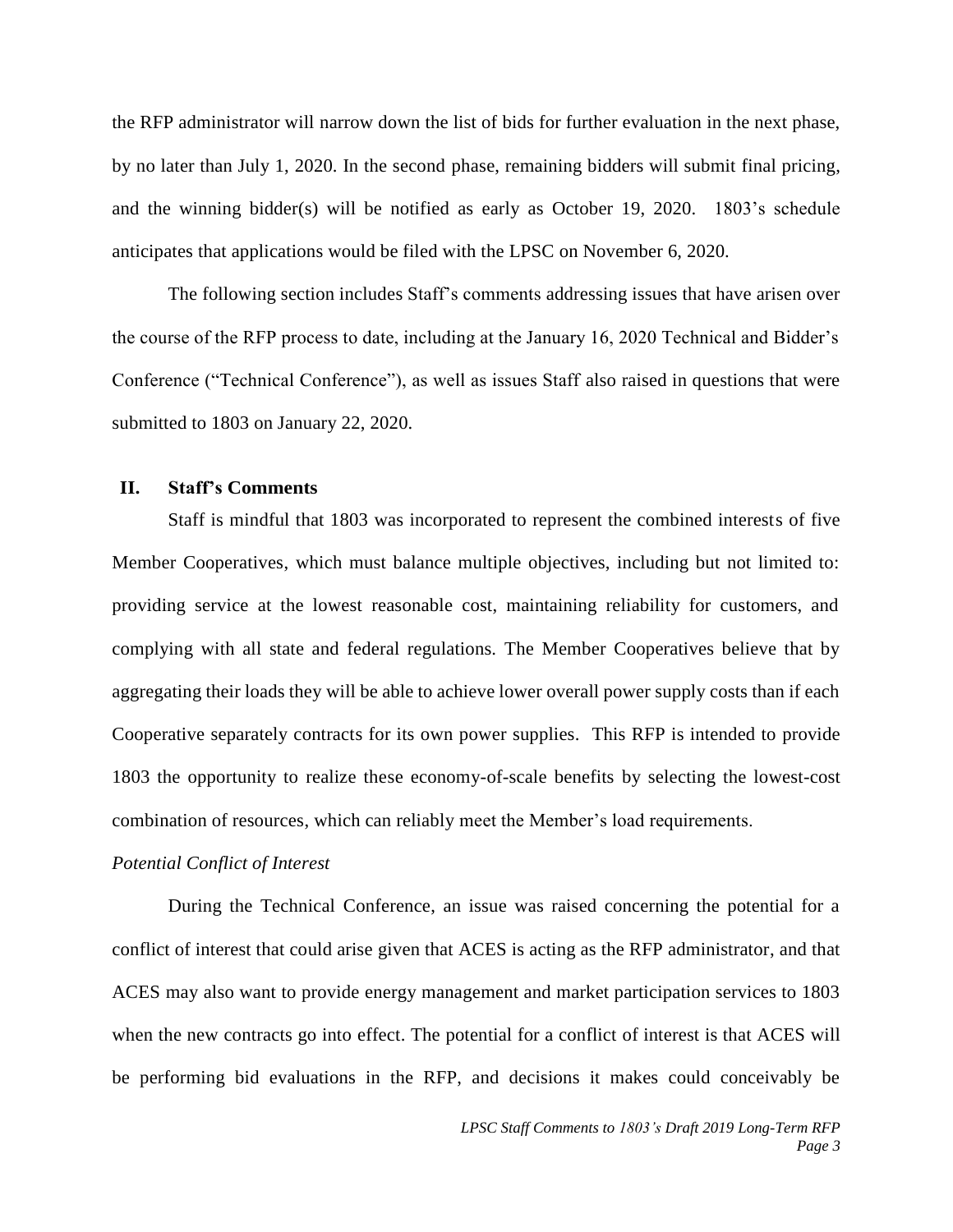influenced by its future desire to provide energy management and market participation services to 1803 when the new contracts go into effect. While Staff does not necessarily believe this is a significant concern, Staff does believe that 1803 could mitigate the possibility of a perceived conflict of interest.

One of 1803's objectives is to identify the lowest cost resource portfolio to serve its Members' load requirements. Any attempt on the part of ACES to bias the outcome of the RFP would be detrimental to this objective, and ACES' own client, 1803, would have a vested interest in preventing this from happening. Normally, in an RFP process, when concerns about conflicts of interest arise, it is because the utility would stand to gain something if the RFP process were biased. In this situation ACES' own client would be harmed and would therefore act as a bulwark against this. Furthermore, Staff and other bidders will monitor the RFP and will work to prevent this from happening.

Nevertheless, in an attempt to mitigate the possibility of any bias being introduced, either perceived or otherwise, 1803 could take actions in regard to this concern to ensure a fair and transparent RFP process. One option would be that 1803 could now commit to hiring a different firm to ultimately supply energy management and market participation services other than ACES. A second option, which would not preclude ACES from being hired one day as the energy manager, would be for 1803 to establish parameters and publish costs ahead of bids being submitted that ACES would then use in the bid evaluation studies. Those costs and parameters would need to be scrutinized in some way for reasonableness, and the assumptions would need to be different depending on the type of bid expected to be received. This process would need to identify all possible costs that 1803 could incur in the event that it does not enter into a full requirements contract. This would include energy management services, market participant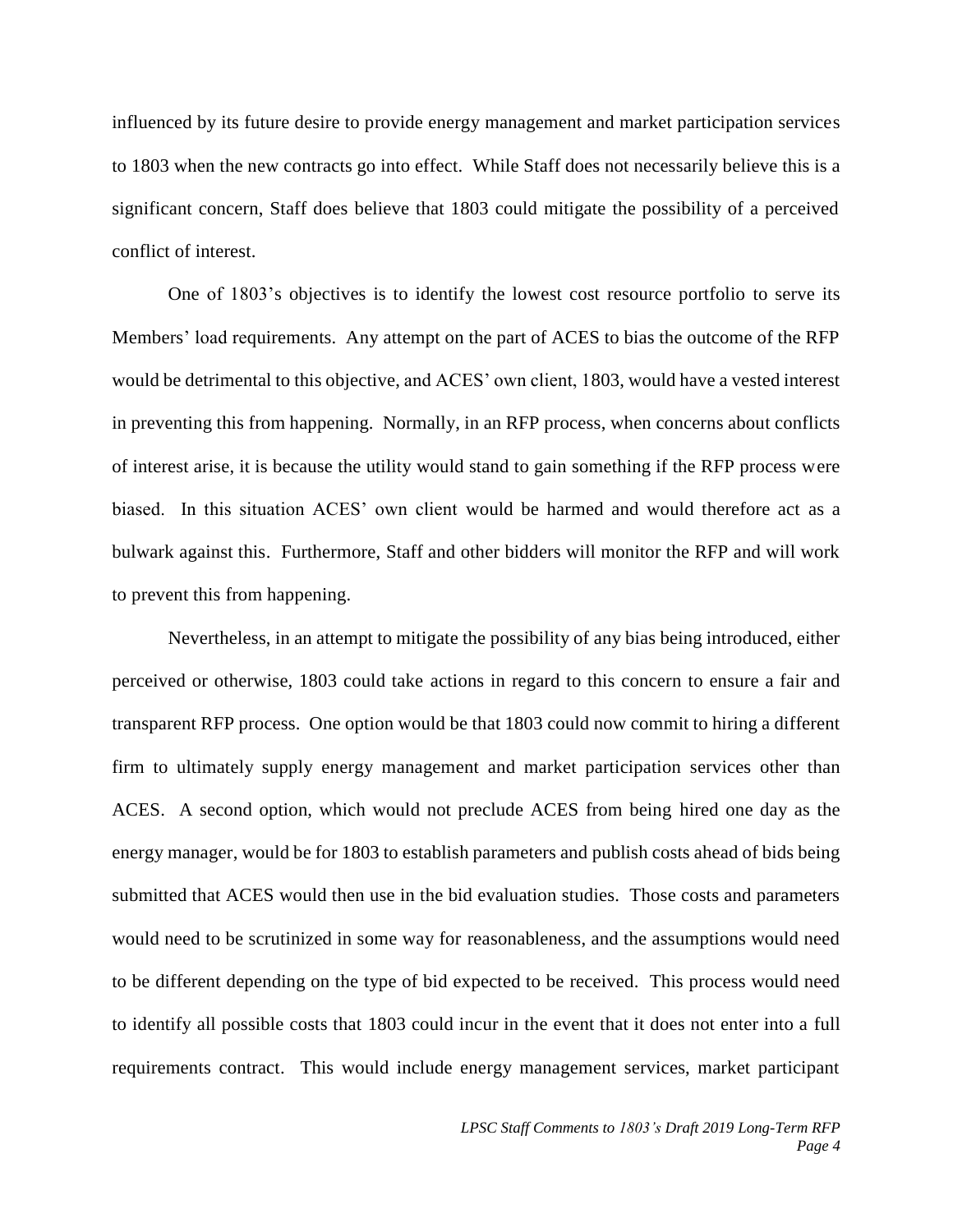services, and all costs to setup a management structure that otherwise would not be necessary if a full requirements contract was selected. This way all costs would be known in advance and would be added automatically to the bid evaluation studies that ACES performs based on a predetermined set of conditions. By doing this, ACES effectively would be following a predetermined set of rules about when to add costs to the cases, which would mitigate against any chance of a bias being introduced.

#### *Risk Analysis*

Pages 29 and 30 in the RFP document discusses 1803's plans to use risk analysis and explains how it will be evaluated. For example, at page 29, the RFP states,

Stochastic model runs are helpful for assessing portfolio risk, which is defined as the 95th percentile variable cost output less the expected value (mean) variable cost output.

The RFP also states at page 30 that final proposals and scenarios will be compared using stochastic model runs. It would be useful if 1803 could explain more about the risk analysis steps it will perform. For example, assume that two portfolios are proposed with exactly the same cost, but one portfolio includes all market risks being absorbed by the seller, and the other portfolio requires all market risks to be absorbed by 1803. With all else being equal, it can be assumed that 1803 will select the portfolio in which the seller absorbs all of the risk. While this seems logical, it would be helpful if 1803 would discuss more about the risk analysis steps that 1803 will perform, and the decisions that will be made to select the winning portfolio. This includes consideration of all types of important risk such as cost, resource reliability, and resource deliverability, among others that may be important. Question 15 is an example in which a bidder sought more information about the risk analysis, and while it was answered, Staff believes it would be helpful to bidders and would make for a more transparent bid evaluation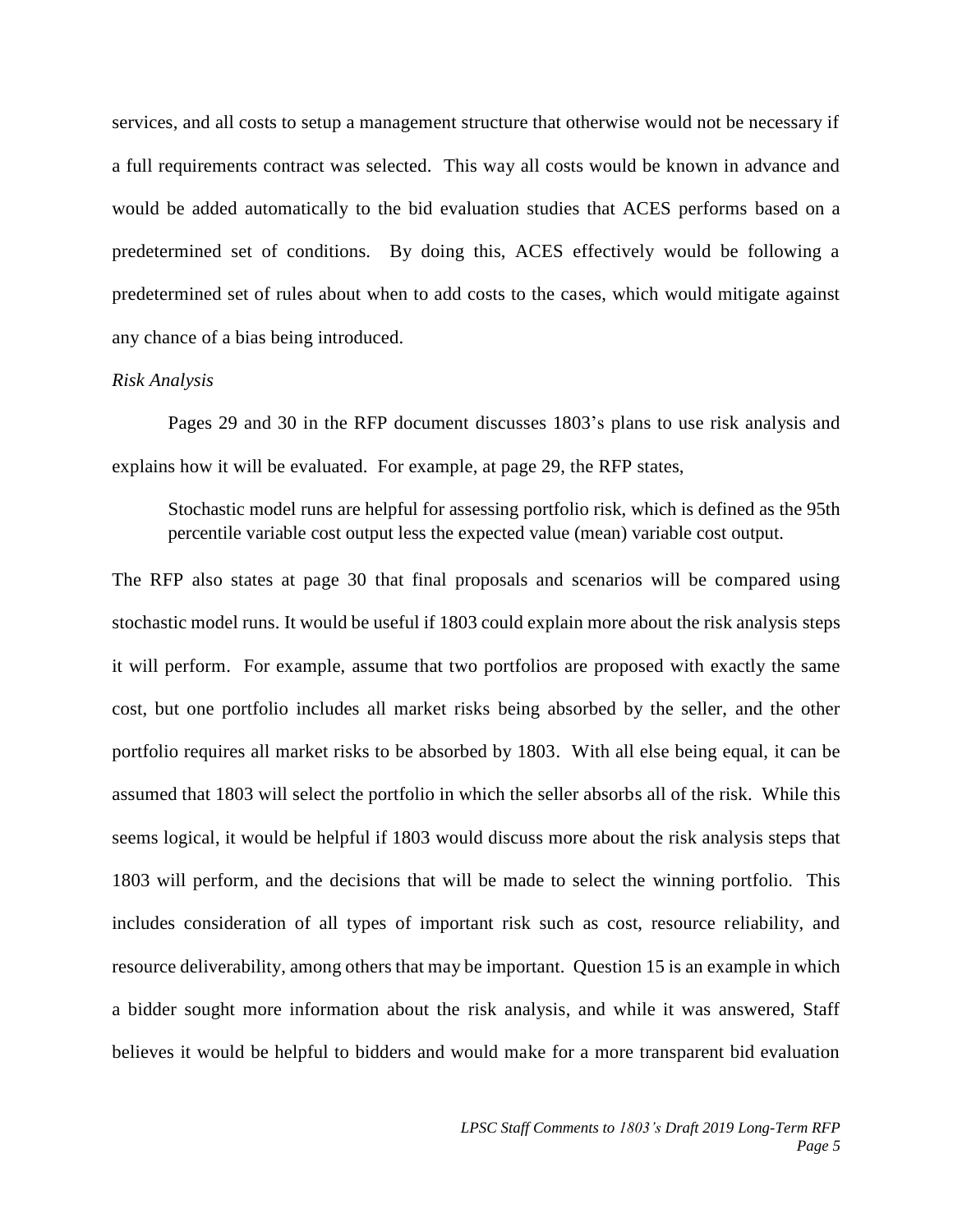process, if 1803 could explain further about the steps it will take to evaluate the risk differences in competing bids.

## *Legal Structure of 1803*

On 1803's website, Question 3 asks whether 1803 will be "considered a wholesale power provider for purposes of establishing market-based rate authority under FERC."<sup>2</sup> Staff believes that this and other legal considerations, while important, will be considered more fully by the Commission at the time that 1803 seeks certification of resources. Staff recognizes that 1803 and the Member Cooperatives must take the appropriate steps to ensure that the proper legal structure is established; however, Staff does not believe that this can be, or has to be fully vetted at this time, in order for the RFP to be properly conducted.

#### *Non-Conforming Bids*<sup>3</sup>

Section 4.11 of the RFP document concerns Screening for Requirements and explains that bidders "may be given three business days after the proposal submission deadline to remedy their non-conformity." Staff notes that the RFP does not mention when a bidder will be notified. This section is unclear about how long a bidder will actually be given to rectify its nonconforming bid after notification is provided. Staff recommends that 1803 revise this language to indicate that once notification is given, the bidder will be afforded three business days to remedy its non-conforming bid.

#### *Phase 2 Bid Refresh*

In Section 4.1 of the RFP document, 1803 discusses that bidders making it into Phase 2 will be permitted to update their bids provided "the variance in price between a bidder's first

 $\overline{\phantom{a}}$ 

<sup>&</sup>lt;sup>2</sup> Other legal questions related to 1803's status were raised at the January 16, 2020 technical conference.

<sup>3</sup> See Bidder's Question 18.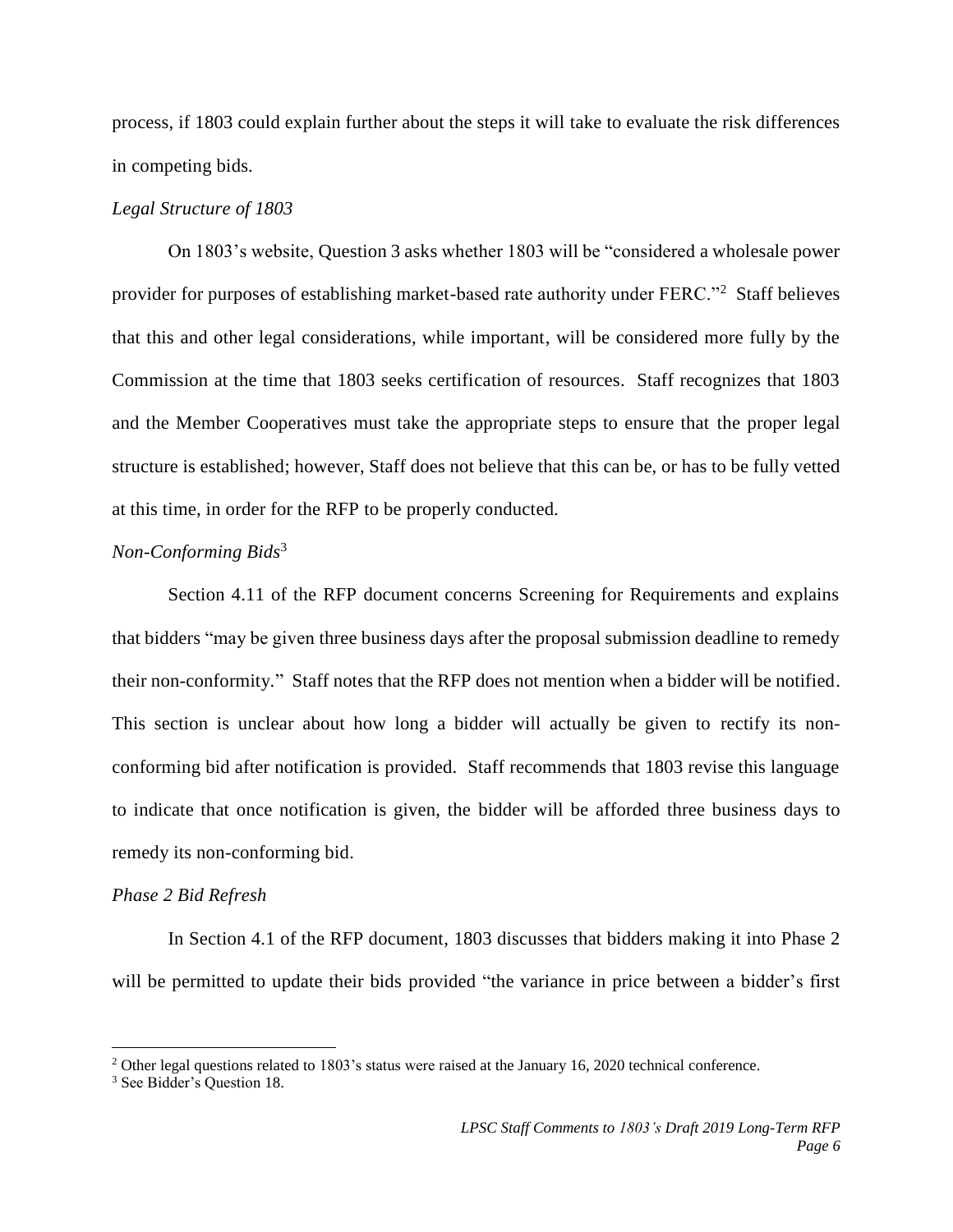phase proposal and second phase proposal will be consistent with, and align with, market fluctuations from the initial submission deadline." It seems logical that 1803 would seek to place limits on the change in cost a bidder could make to its bid in Phase 2. Otherwise, it could be argued that all bidders should be accepted into the Phase 2 and should be permitted to update their bids. However, the RFP is vague about the amount that a bidder could change its bid, before possibly being disqualified. Staff recommends that 1803 should provide clarification of what might cause the disqualification of a refreshed bid. In other words, Staff recommends that 1803 should explain what magnitude of a change in a bid could lead 1803 to decide that a refreshed bid was not "consistent with" or "aligned with" market fluctuations from the initial submission deadline.

#### *Resource Planning*

It appears that 1803 has not conducted detailed analyses of its Members' load forecasts, nor has it conducted other preliminary analyses that are typically performed in an Integrated Resource Planning ("IRP") process, which is normally conducted ahead of an RFP. The IRP process typically aids the RFP process by preliminarily identifying the types of resources that could be acquired to minimize cost and reliably serve the utility's load. It is possible that 1803 and the RFP process could have benefited from the results that that type of preliminary analysis would have provided. However, Staff also recognizes that the current Integrated Resource Planning ("IRP") rule does not obligate Cooperatives to perform an IRP, and 1803 was under no obligation to perform one prior to beginning this RFP. Second, this RFP is different than most in the sense that all of 1803's resource needs will be addressed in the RFP. In most RFPs, only incremental future additions are evaluated. As such, when ACES conducts this RFP, for all intents and purposes, a similar set of rigorous analyses will be performed as are typically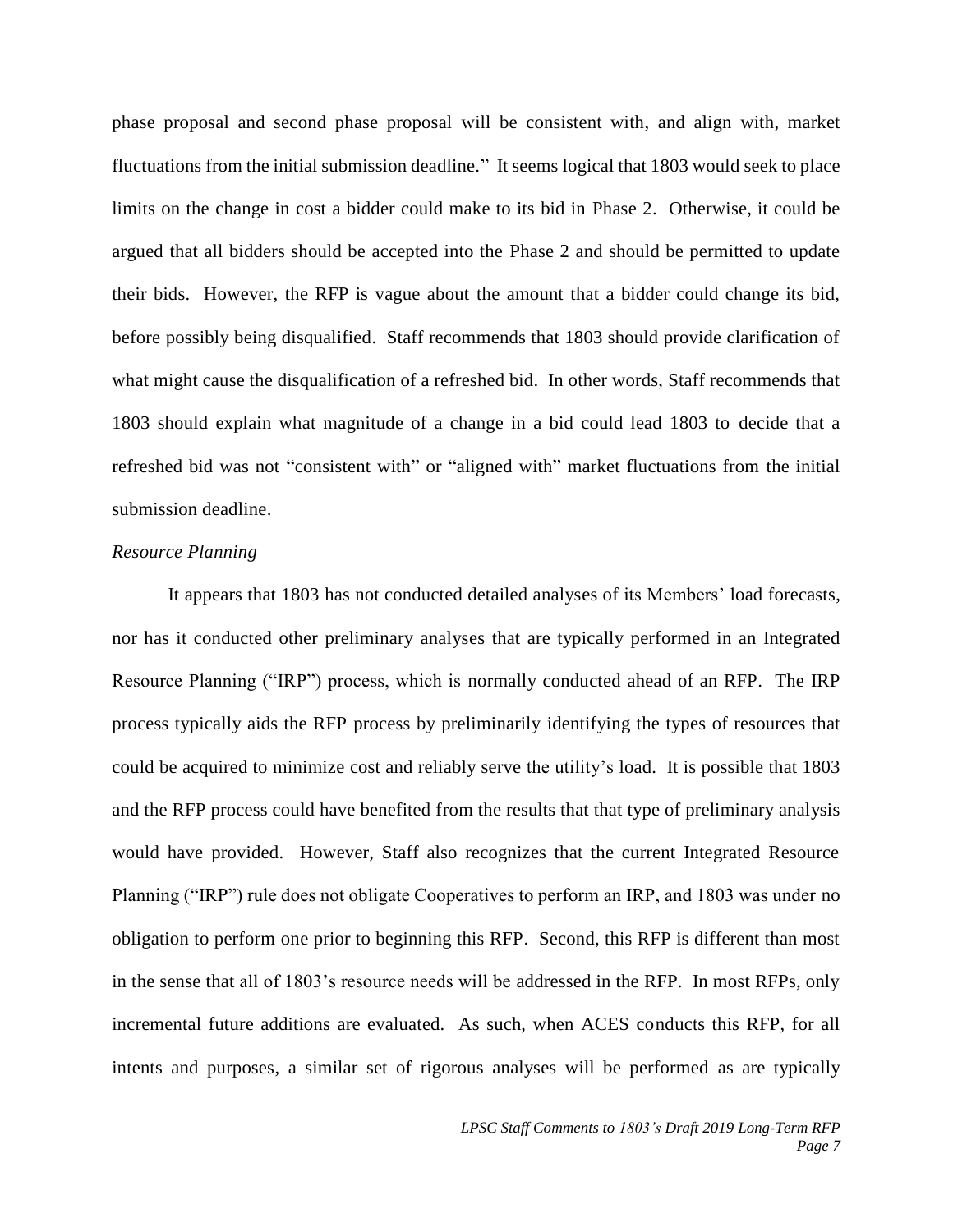performed in an IRP. Third, Staff is cognizant that there are certain time considerations that 1803 is under requiring it to get the RFP underway in order for the new power supplies to be acquired and available by 2025. However, notwithstanding these considerations, Staff does believe there are some things that 1803 should keep in mind, and some additional steps that 1803 could reasonably take to ensure that it properly evaluates all important types of resource in its bid evaluation process. These are:

A) In Section 4.11 of the RFP document, 1803 states that it will perform deterministic and stochastic analyses to evaluate portfolios and assess risk. Staff reminds 1803 that it must use these analyses to fully inform regulators about the reasonableness of the cost and reliability attributes of its selected resource portfolio at the time it seeks certification. At that time, 1803 will need to provide evidence justifying the reasonableness of the data assumptions selected, the models it used, and the results it produced that led to the ultimate portfolio it selected.

B) Staff recommends that 1803 should conduct an assessment to determine and notify bidders what it believes to be its baseload, intermediate and peaking capacity requirements. As part of this discussion, 1803 should clarify what it refers to as its load following obligation. This will provide bidders a better understanding of 1803's resource requirements as they begin to prepare their bid responses.

C) Staff recommends that 1803 clarify its intention about how much firm capacity resources it prefers to acquire through the RFPs. The RFP document at Sections 3.3.1 through 3.3.5 describe the type of products that 1803 would be willing to acquire, however, 1803 never states how much of those it would prefer to acquire as firm capacity resources. Staff also believes this information would be helpful to bidders as they prepare their bid responses.